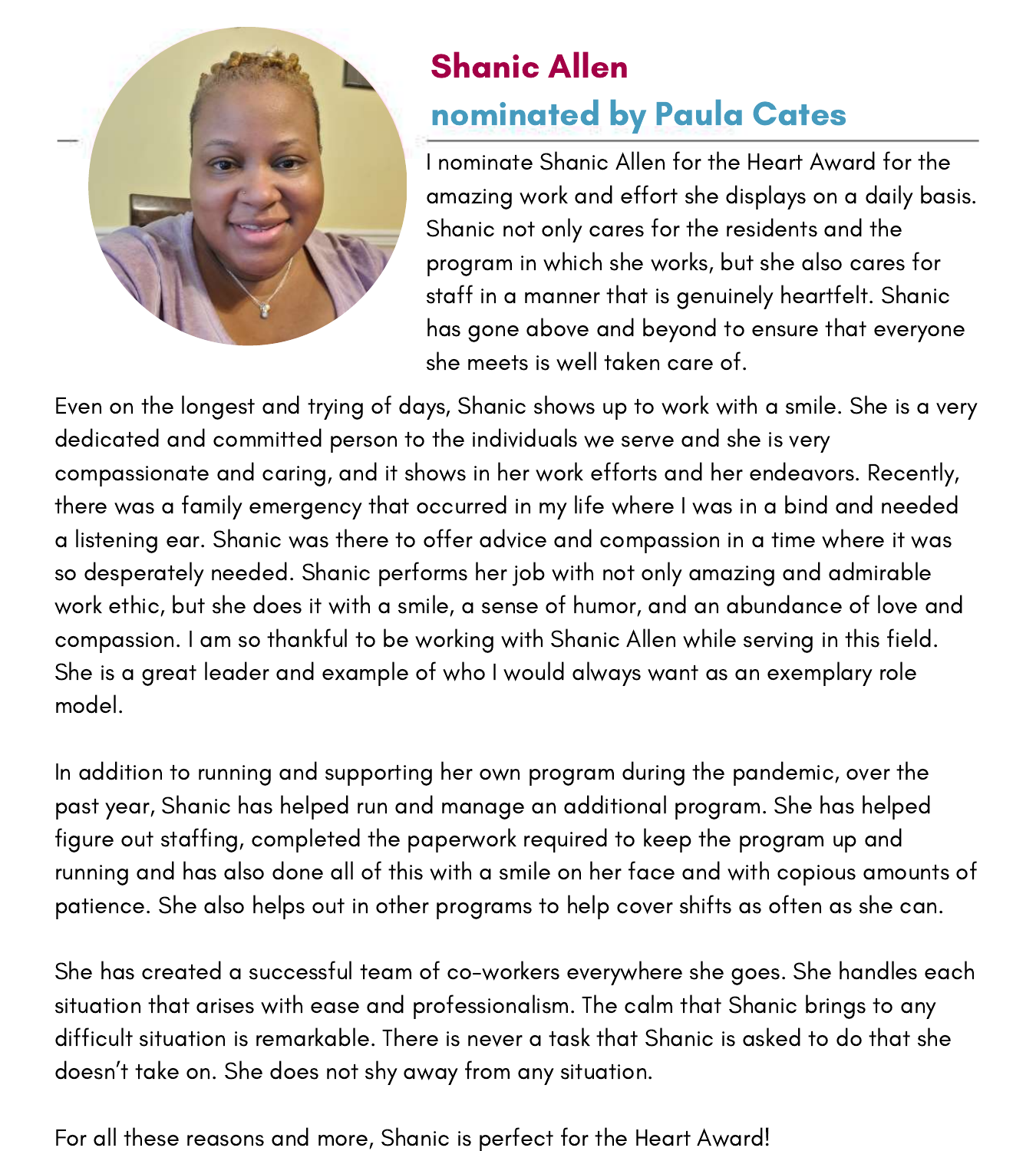# Caitlin Stonesifer nominated by Patrick Sgro

Everyone that knows her would agree that Caitlin is a bright and shining star. Her happy and pleasant demeanor has been such an incredible addition to the team at our program, as well as to the lives of the gentlemen living here.



Without fail, Caitlin goes above and beyond in not just her daily routine, but thinking outside of the box to enhance the lives of everyone here. She is loved and appreciated by the people we support, but also adored and trusted by family members as well! Her genuine and compassionate nature is reflective in how all react to her.

As any supervisor would know, balancing direct care and supervisory duties can be a delicate balance, often being pulled in many directions throughout the day, and without warning. Caitlin is that attentive and self-motivated staff that doesn't need to be asked to lend a hand, she will often have everything done before you even have a chance to ask for assistance. I don't mean just the easy, mundane tasks; she is on the front lines in a crisis as well. Caitlin is not afraid to roll up her sleeves and handle some of the most difficult tasks we have to offer. All with a smile on her face and a positive disposition.

With everything going on in the world, this has been a challenging year. Caitlin has been instrumental in making sure that the gentlemen she supports have remained as safely active in the community as possible. She has taken on numerous duties that are not in her job description: assisting with paperwork, scheduling, adjusting her schedule to assist with open positions, and covering shifts for everyone!

More than once this year she has borrowed a 4WD vehicle to not only make it on time for her shift, but come in early to cover for those who couldn't make it in or needed to leave earlier before the weather got too bad.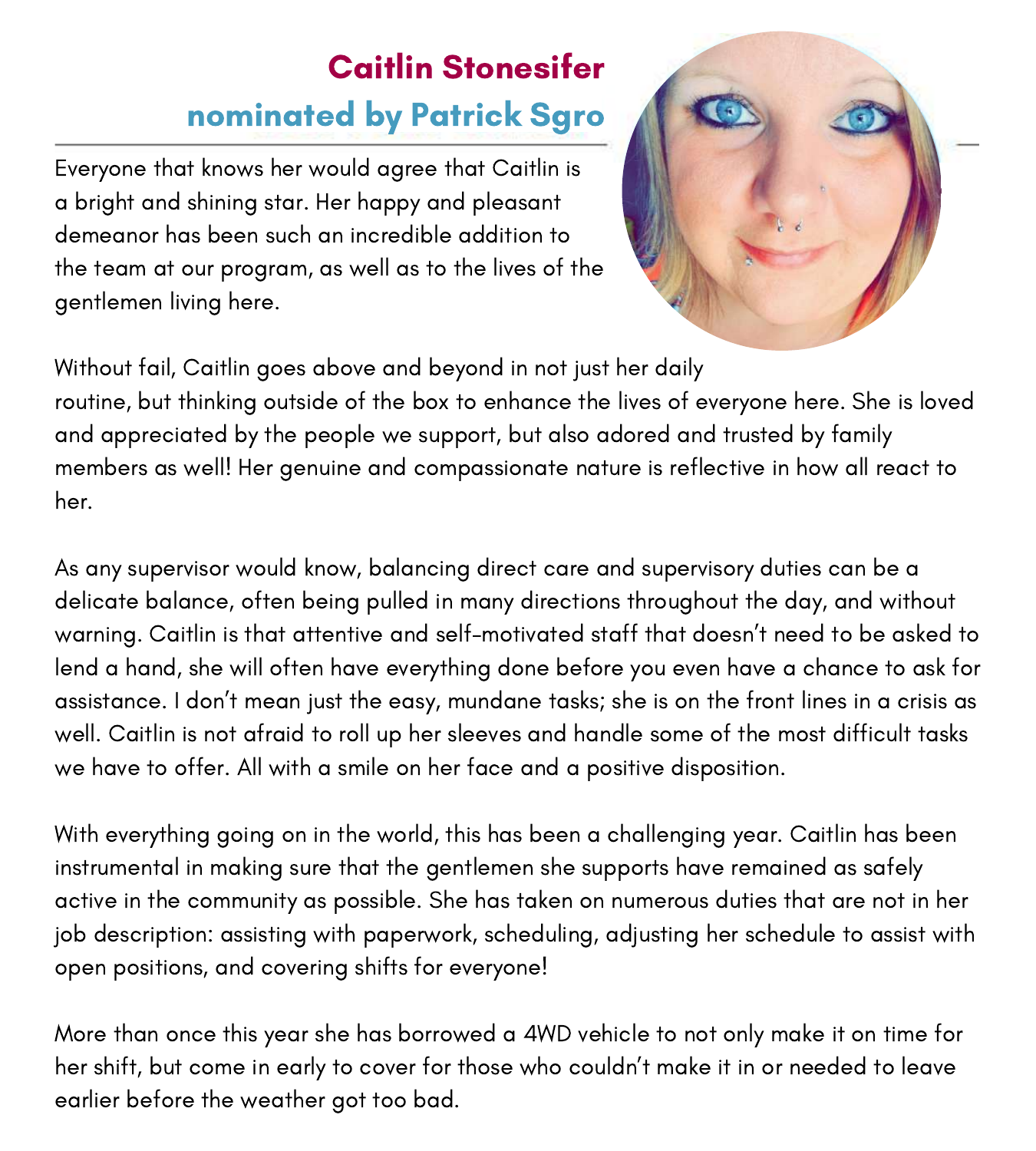

## Summer Borden nominated by Amanda Connor

Summer is a Residential Supervisor who puts her heart and soul into the program she supervises. She joined as a supervisor when there were a lot of changes and transitions happening in that particular program. She took the time to get to know each gentleman and what fulfills each day for them. She strives to make each day fun for the guys, and always comes up with great ideas for the guys to be out of the house, which they love.

Summer goes above and beyond to ensure the house feels warm and inviting. She has a creative side to make things organized and tasteful with the décor. She has done a fabulous job ensuring each of the guys loves their rooms and has everything to meet their needs.

She has been a critical key in building a strong team. There were very few staff members at her program when she started, but she has taken the time to train staff. She takes the time to listen to their questions and concerns, and she uses that as an opportunity to build a stronger program. She leads a collaborative team where if something isn't working, they work together to find what meets the needs of the program. She is sensitive to the needs of the program and will always be one of the first to raise her hand and take initiative to get things done. She strives for excellence and always gives 110%.

Since Summer started at Penn-Mar, I've been able to see her integrity in leading. She is a strong decision maker and reflects the values of Penn-Mar. Whenever she doesn't know something, she is quick to ask in order to have the knowledge for the future. There have been many medical changes with the individuals she supports, and she has taken time to learn what is needed to support each one. She has effective problem-solving skills and has worked through a multitude of situations. In December, there were many staff and individuals who had Covid all at once. It was a tiring time, but she was one of the most encouraging people to be around. She always found the positive and led her team to keep pushing through. She went above and beyond to advocate for the health of the individuals. Summer has such a light about her that she builds positive environments around her. If you're ever blessed to be in her presence, you'll realize that she has one of the best contagious laughs. You're bound to laugh when you're with her.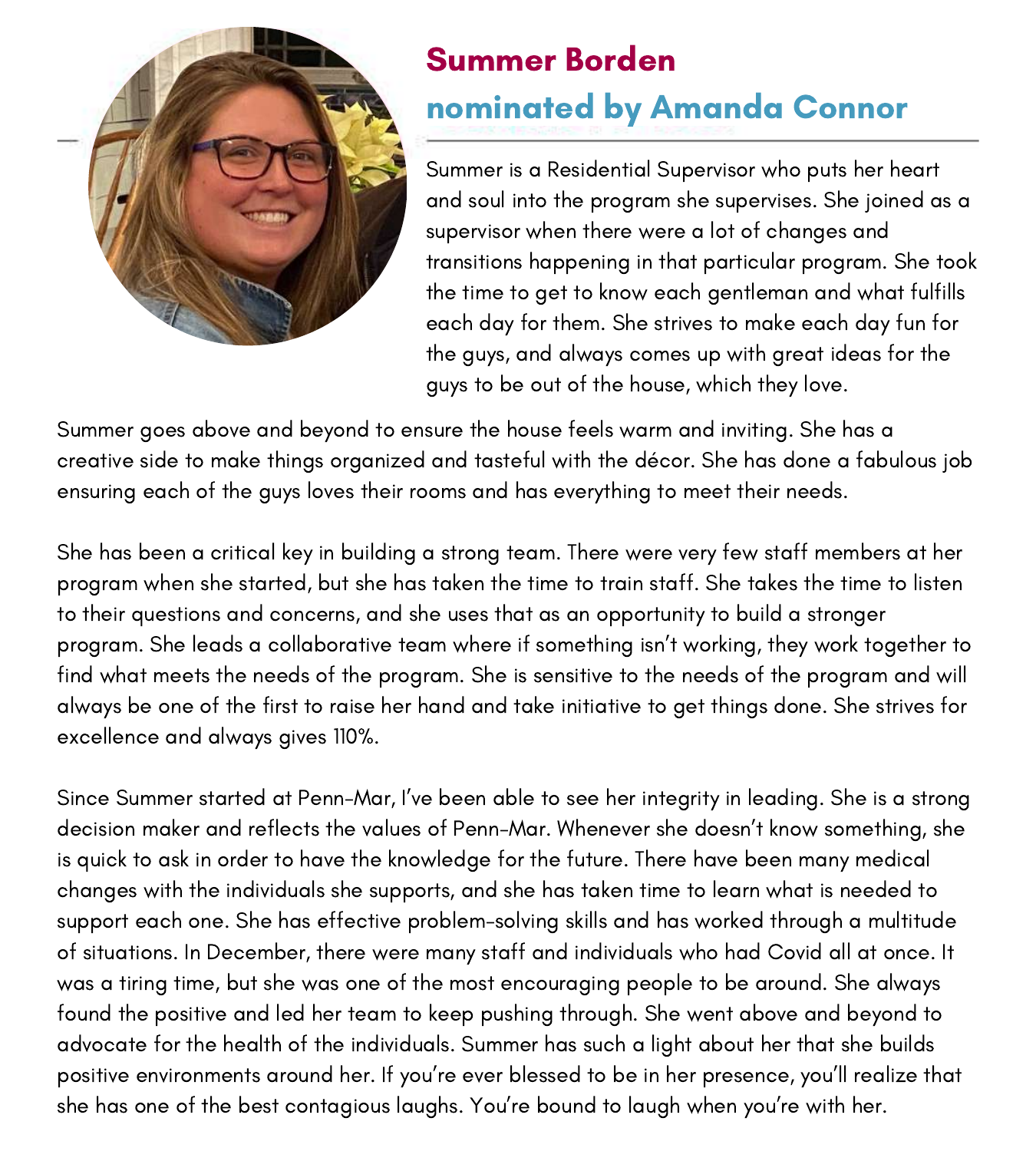# Marcia Denmark nominated by Sue Thorpe

Due to the pandemic and closure of the day program, I was lucky enough to have Marcia reassigned to work in the program I supervise. Marcia came at a time where there were significant issues with one of the ladies supported in the home, who Marcia also supported in the day program. Through these challenges, Marcia never



wavered and took each day as a new opportunity to impact the ladies and her team in the best way.

When I would come into the house, I could feel a positive energy from everyone and that was something that had been missing before. Just a few examples of what Marcia would do for the ladies is take long walks in the country, various interactive exercises, and would plan some wonderful, healthy and unique meals for everyone. Like many that are going through the pandemic, motivation to much is hard to find and keep. Marcia's energy was instrumental in getting the ladies up and out. Marcia is self-motivated and spent a lot of time "talking up" exciting plans she had made for the ladies.

She was reassigned to a program specifically due to the energy that she brings wherever she goes. The ladies that reside here had a rough time adjusting to the changes when the day program closed, and some lacked the motivation to stay active. Marcia's energy and positivity helped keep everyone out of that "funk" that is so easy to fall in!

All of this said, what meant a lot to me was that Marcia is not even a full-time employee! Her role with the organization is as a Casual Employee. You would never know this since she worked almost every day of the week and more to ensure the ladies and her team had support.

Marcia is the true embodiment of a hardworking and dedicated direct support professional and is the best candidate for the HEART award.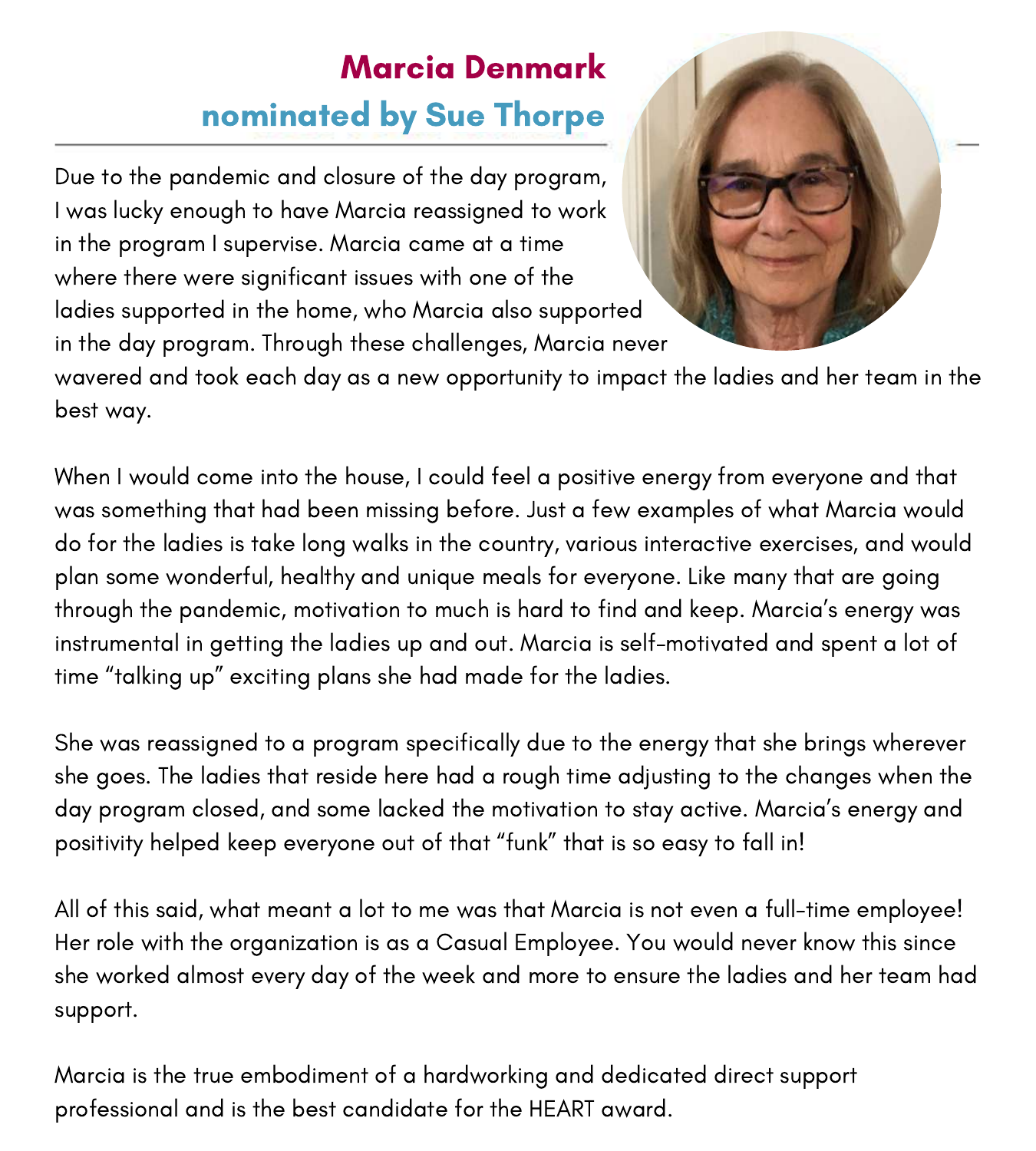

#### Shari Gent nominated by Rochelle Daniel

I would like to nominate Shari Gent. Shari has been with Penn-Mar Human Services since July 25, 2005. She has held many titles with Penn-Mar, some officially, and others as needed. No matter which role she is in Shari can be counted on to jump in and lend a hand and heart to anyone that

needs it. Shari is a caring, compassionate, understanding, dependable, and always demonstrates Penn-Mar core values.

I have been Shari's supervisor since August 2020. Shari came to our program after a long time in another program. She was looking for a new start and a new challenge. Boy did she find one, our program was struggling like many others. Too many hours and not enough staff, but Shari just rolled up her sleeves and got to work.

We support an individual with an unusual diagnosis; Shari looked for information and attended a seminar to further her knowledge and be able to better support not just the Individual but the staff as well. Shari takes her time to learn about each of the individuals and learn different ways to help better the people we support's lives.

Through the pandemic, Shari has come across plenty obstacles but she remains loyal to her team and individuals. There was a tragic event in both the loss of an individual and my personal life. Shari helped to gather the team together and work tirelessly to support everyone through my absence. As a Supervisor it is so very important to have the support of a good SRA. Shari is the best and I want her to know I see what she does everyday and I truly appreciate her.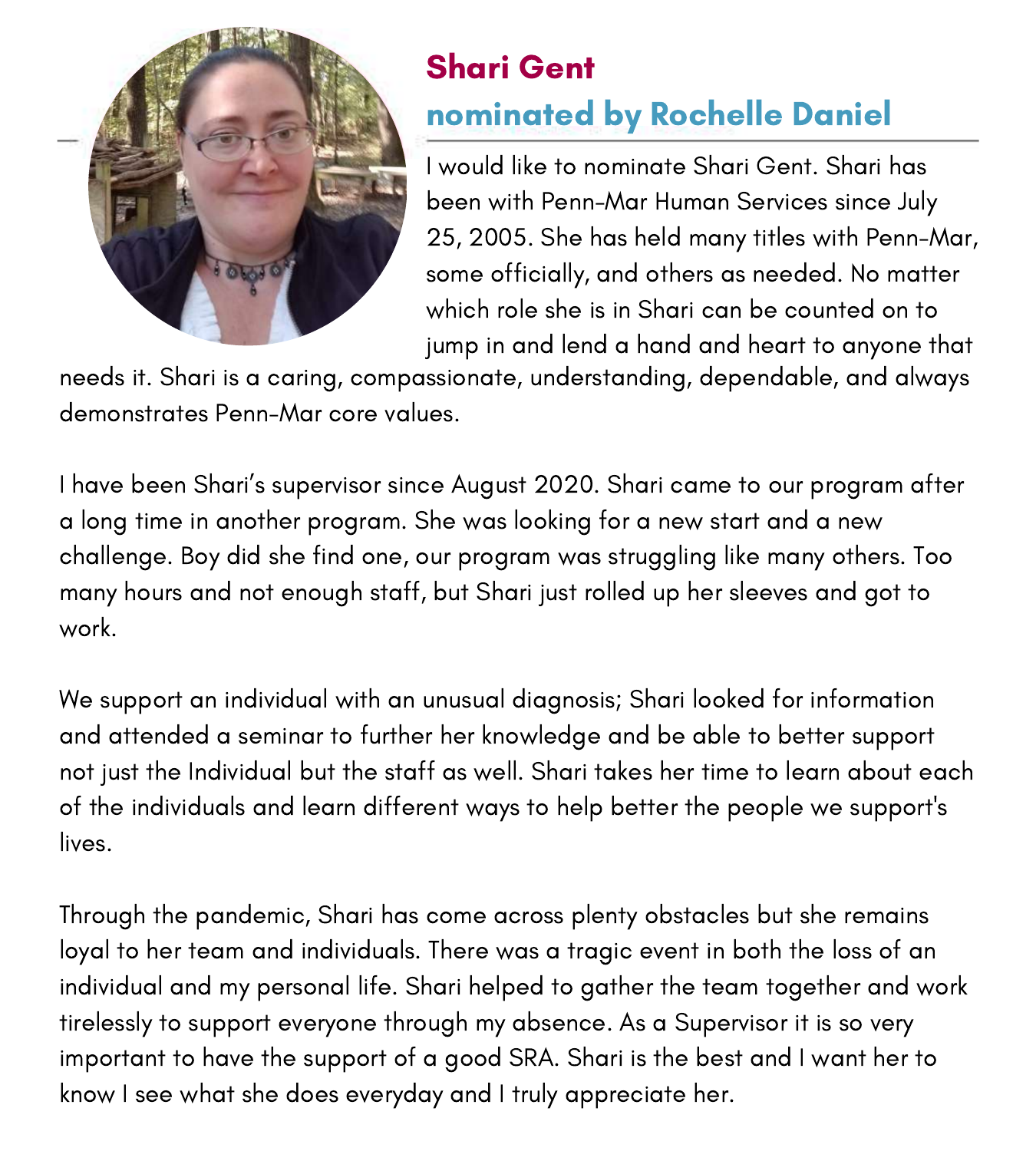#### Barbara Green nominated by Sara Therit

I'd like to nominate Barbara Green, LPN for a Penn-Mar HEART award. Not only is she a great nurse, she is also a fantastic co-worker. Even in times of great stress, Barbara excels at maintaining composure and professionalism.



She advocates for the individuals on her caseload and ensures

they receive the medical attention necessary to live their best lives. She does this by always having the interest of the individuals at the forefront when training staff on protocols and care plans, including the individual in decision making when appropriate. She educates team members on nursing procedures and protocol with ease and spends extra time with them to be sure they clearly understand how to properly care for the people they are supporting.

A specific example of why Barbara is deserving of this award when a newly supported individual came into Penn-Mar with what we initially appeared to be standard, run-of-the-mill medical needs. Once in the home, staff and Barbara realized the magnitude of some of his medical concerns, and immediately made sure the proper medical attention was received. Coming from a background of bedside care, she fronted that challenge head on, and utilized her clear judgement and team approach to get a handle on how to manage his situation. She took the time to talk with the individual to get background information about what previous caretakers were doing and made several contacts with physicians to collaborate on a solution.

Also, Barbara works well within a team setting. She is honest and is always willing to lend an ear or give a suggestion to other team members while working through a problem. Her collaboration skills are a great asset to any team she is working with. For example, medication administration training is a huge, and vital part of the nurses' jobs. Students who come from her training events are very prepared to pass medications accurately and confidently. In fact, I have had the chance to observe some students Barbara has taught and have never found an issue with their medication administration. Furthermore, when I am unable to unavailable to do a medication pass observation due to scheduling, Barbara is willing to jump in and help complete the task without hesitation. She is always lending a helping hand and does so with a smile on her face. Barbara is not only a vital asset to Penn-Mar as a company, but to the individuals we serve, and for these reasons listed above, I feel she is a great candidate for a HEART award.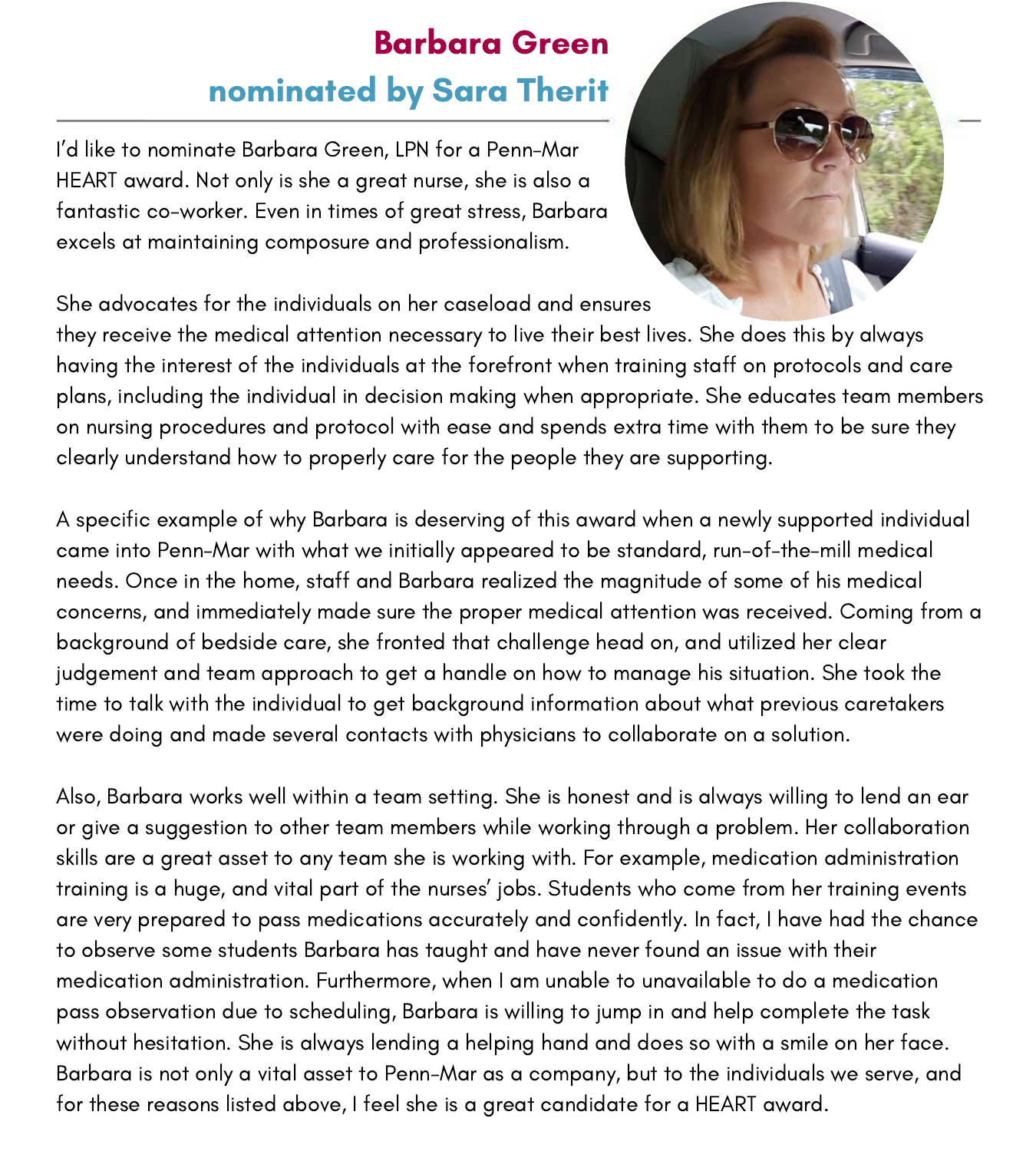

#### Ashley Heyman nominated by Patty Trexler

Ashley has certainly stepped up and tackled challenges as the supervisor for a residential program. No matter the challenge, Ashley is always willing to do her part to fill the needs of the program. The individuals' mental health and happiness has been her focus throughout COVID-19 as she has sought ways to impact their daily lives positively. The people who reside at the program have blossomed

with her leadership. Her positive enthusiasm is contagious, and she advocates for their everyday life – every single day.

Since becoming RS in July of 2020, in the middle of the pandemic, she is constantly looking for way to keep the people she supports and the staff engaged. Shortly after accepting the position, she noticed there were not a lot of fresh fruits and veggies available. She took advantage of season options, and they became a weekly staple. In autumn, she organized a trip to a petting farm to get everyone out of the house. She made sure that a Christmas tree was purchased during the holidays. On a weekly basis, she sends out a schedule for daily virtual interactions that she has identified as something the people she supports are interested in attending. She frequently shares photos of how the individuals are spending their days and she is a strong advocate and promoter of everyday living activities. Within the last week, she has mentioned that the guys would like to do a day trip to the beach and asked how to get this accomplished. Every time she grocery shops, she tries to take someone along to participate either by pushing the cart or picking out food, and she is encouraging other staff members to do the same. Team members and individuals alike are making a difference and getting more engaged under Ashley's leadership. She seems to do this all tirelessly because you will find her working many overtime hours to cover staffing needs and support.

I've heard great things from her team, subs in the program, and admin alike. "Ashley is making a difference." Evidence of her commitment to her team and her program is the change that it is making in team dynamics and morale. She connects with her team regularly through 1:1 meetings each week, and encourages positive feedback to one another. As we know, situations can unexpectedly present, but Ashley has gone above and beyond and continues to build this program into a better, more positive place of employment for her team.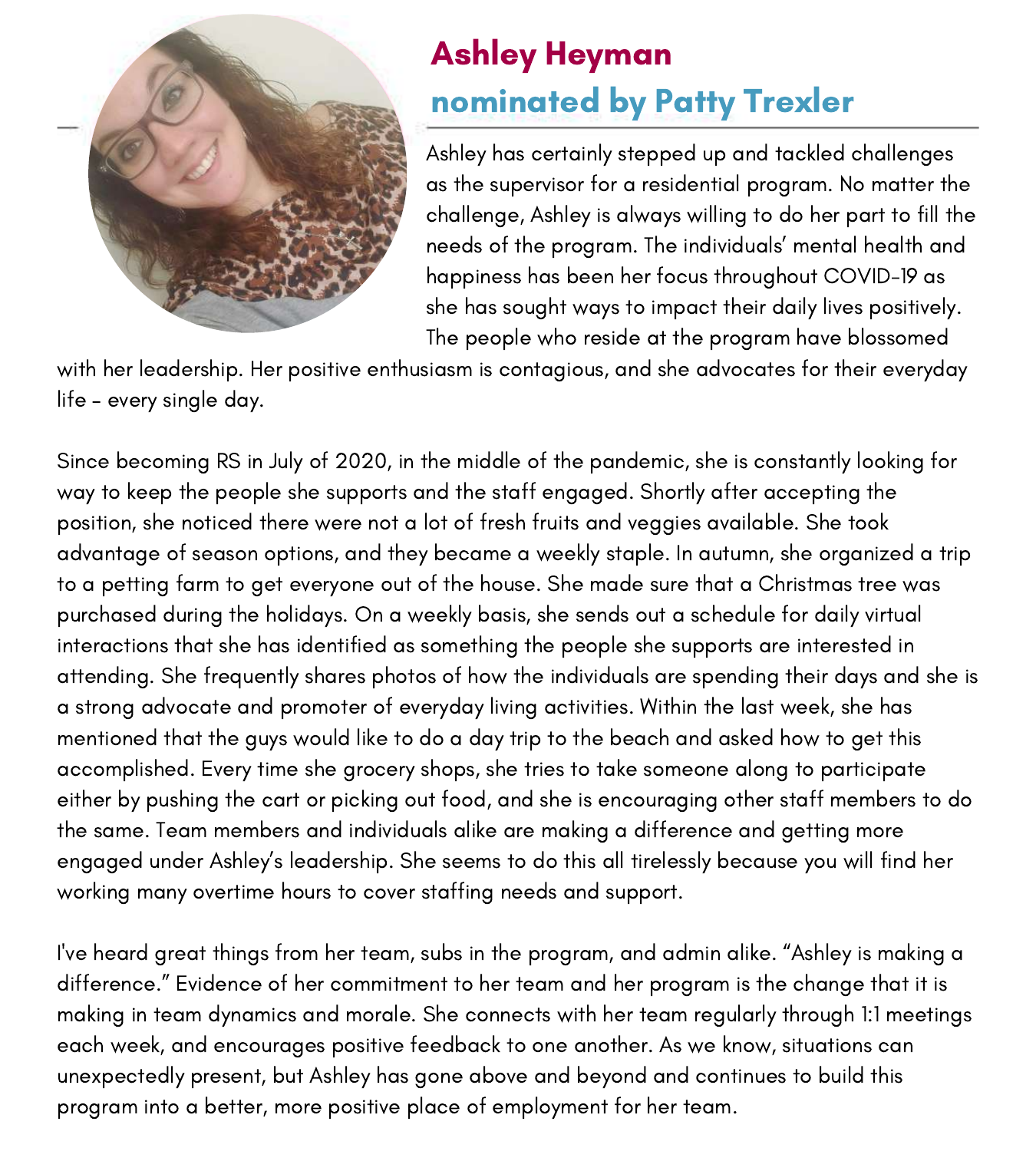#### Beth Ross Kuhn nominated by Jennifer Hisey

Time and time again, Beth has risen above the call of duty to ensure that those in her care receive the attention, support, and encouragement they need to reach their goals.

The pandemic has certainly created some challenges

however, Beth has taken it in stride, going out of her way to make sure the needs of those she supports are met.

One of the people she supports has started learning to play piano. She introduced him to a keyboard and now he is working on playing songs on his own. Another has gained the courage to do more things independently through Beth's encouragement. This individual stated, "Beth is always there to help me whenever I need her. She helps me to be better." A third family has found Beth's kindness, compassion, and support a welcome respite during a time of great turmoil.

Recently, due to a change in family circumstances for an individual she supports, Beth was willing to adjust her schedule and pick up additional hours to meet their needs. This family endured a life changing event in addition to a loss of additional support, to the point where it was critical for Penn-Mar to provide as much supports possible to this person. Beth truly went above and beyond to support this person as she knew what this family was experiencing, in addition to how important it was that they had the supports needed. She does her job without complaint and goes out of her way to meet our mission. Beth is truly an asset to the Penn-Mar family and I am proud to have her on my team.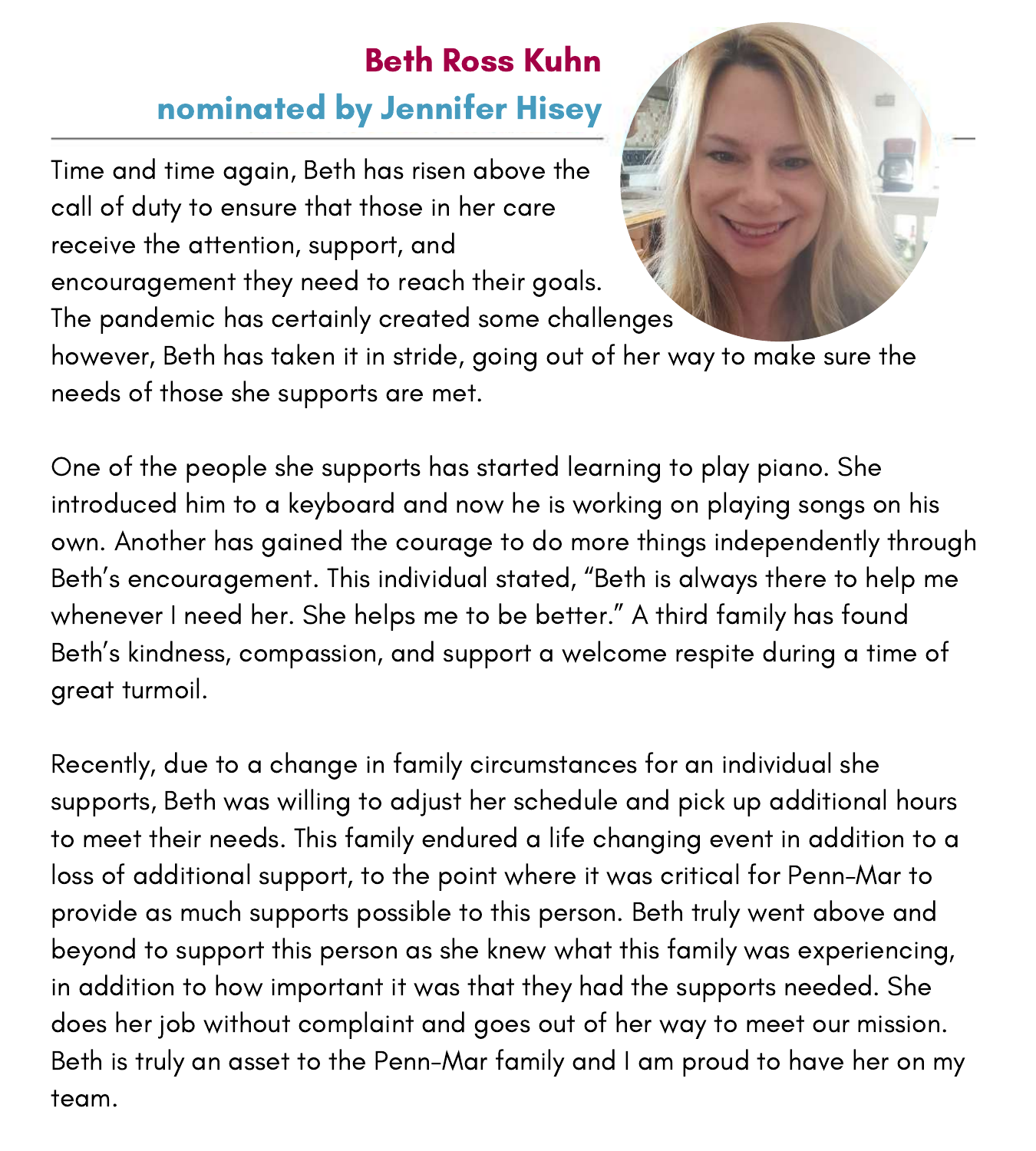

#### Matthew Muench nominated by Jackie Summers

There are many unsung heroes at Penn-Mar who come to work every day prepared to tackle the requirements of the job with quiet dignity and determination. They are the behind-the-scenes warriors without whom so much of what we do would be difficult and limited.

Matthew is a perfect example of someone who goes above and beyond the scope of his job. He exemplifies the core values of Penn-Mar every day and continues to find better ways to build, maintain, and utilize data and information to make us more effective.

He has opened doors to opportunities for grants that have significantly impacted our programs and the people we support. This past year many of those grants were lastminute, urgent, COVID-related applications. None of these grants were within his normal grant "duties," yet he took on the added responsibility for the benefit of Penn-Mar.

Matthew is a tremendous asset to the entire organization, not just the Advancement team. One of his many responsibilities includes delivering concise and timely communications through organization-wide emails. Even prior to COVID, this was a heavy lift. With the added communication needs brought on by the pandemic, Matthew has often worked late into the evening and on weekends to develop and send out urgent communications. He makes the process look far easier than it really is, working behindthe-scenes to navigate complex mailing lists and email designs, schedule numerous correspondences, and meet the needs of multiple departments at once.

Though he is often pulled in simultaneous, equally pressing directions, he handles the demand for his time with kindness and composure. He is valued by all who have the privilege of working with him and Penn-Mar is a stronger organization because of the skills and talents he generously shares. While many of us don't realize just how much Matthew does that goes above and beyond his job description, the reality is that he's integral to our success as an organization. We are grateful for him!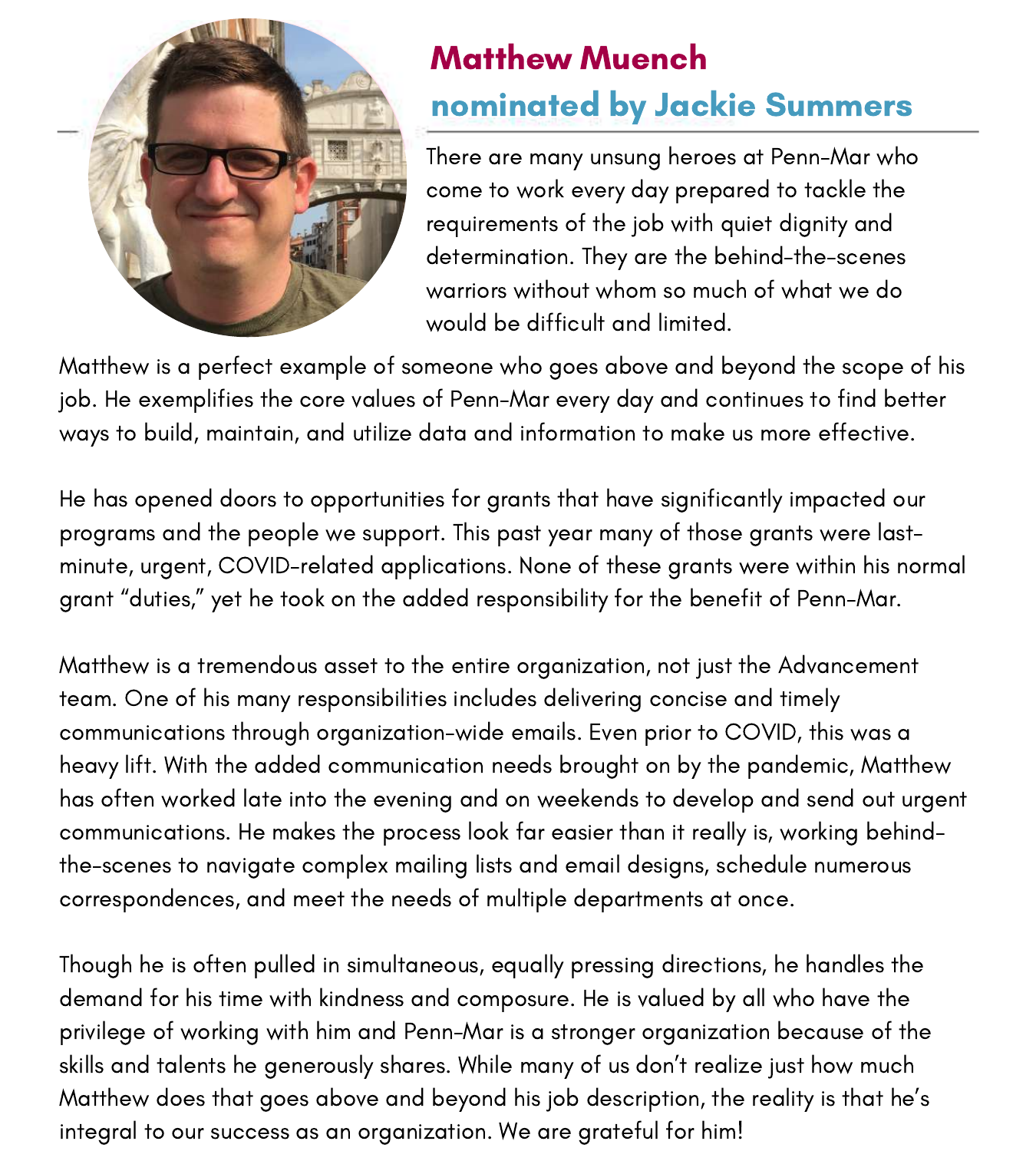#### Jessica Patchel nominated by Lois Duscha

Jessica is and always has been an extraordinary, caring, dedicated DSP since day one. She entered my son's life in August of 2018 with a smile and in a confident manner. The fact that she is still with him, speaks volumes. Many times it seemed as though his home was a "revolving door," but she chose not to use it.



My son is non-verbal, lives by rituals, and has some other challenges. That never bothered Jessica. She jumped in with both feet, always treated him with respect, and he responded positively. This in itself is so rare, yet so desirable, that it cannot be over-emphasized. It certainly sets a positive example to other staff as well. As time went on, her effort and work ethics were recognized; she was promoted to SRA, and then to RS.

Non-verbal people can experience many frustrations, due of course to their inability to communicate their wants, needs, desires, feelings, etc. in a 'typical' fashion. Jessica has proven herself capable. She is also often able to prevent challenges prior to them occurring. Jess is always "on-call" to help diffuse situations and to help her team cope. Many times, she has put her personal life "on-hold" to help cover shifts when no one else is willing or available. That is true dedication to my son and to her job. She is very cognizant in her team approach and always leads by example, and I know that she cares for and accepts my son as he is.

Advocacy is extremely important, especially for someone who is non-verbal. Jessica is the textbook definition for being an advocate. Recently, she stood up for my son when he was being treated poorly at a doctor's appointment. In the last week, she contacted his dentist about rescheduling an appointment due to his delays in routines/rituals. This is going "above and beyond" my expectations, but is greatly appreciated and noticed.

This past year has certainly been a difficult one for all of us and presented many challenges to DSPs. In addition to being a supervisor, she is responsible for implementing and carrying out all mandates for COVID-19. She also has had to remake schedule if team members have been exposed or experienced symptoms. Many times, she has come in herself to cover the hours, giving up her personal time, with no complaints. She does it all in an efficient, caring way. I respectfully request that she be considered for this award, because no one deserves it more.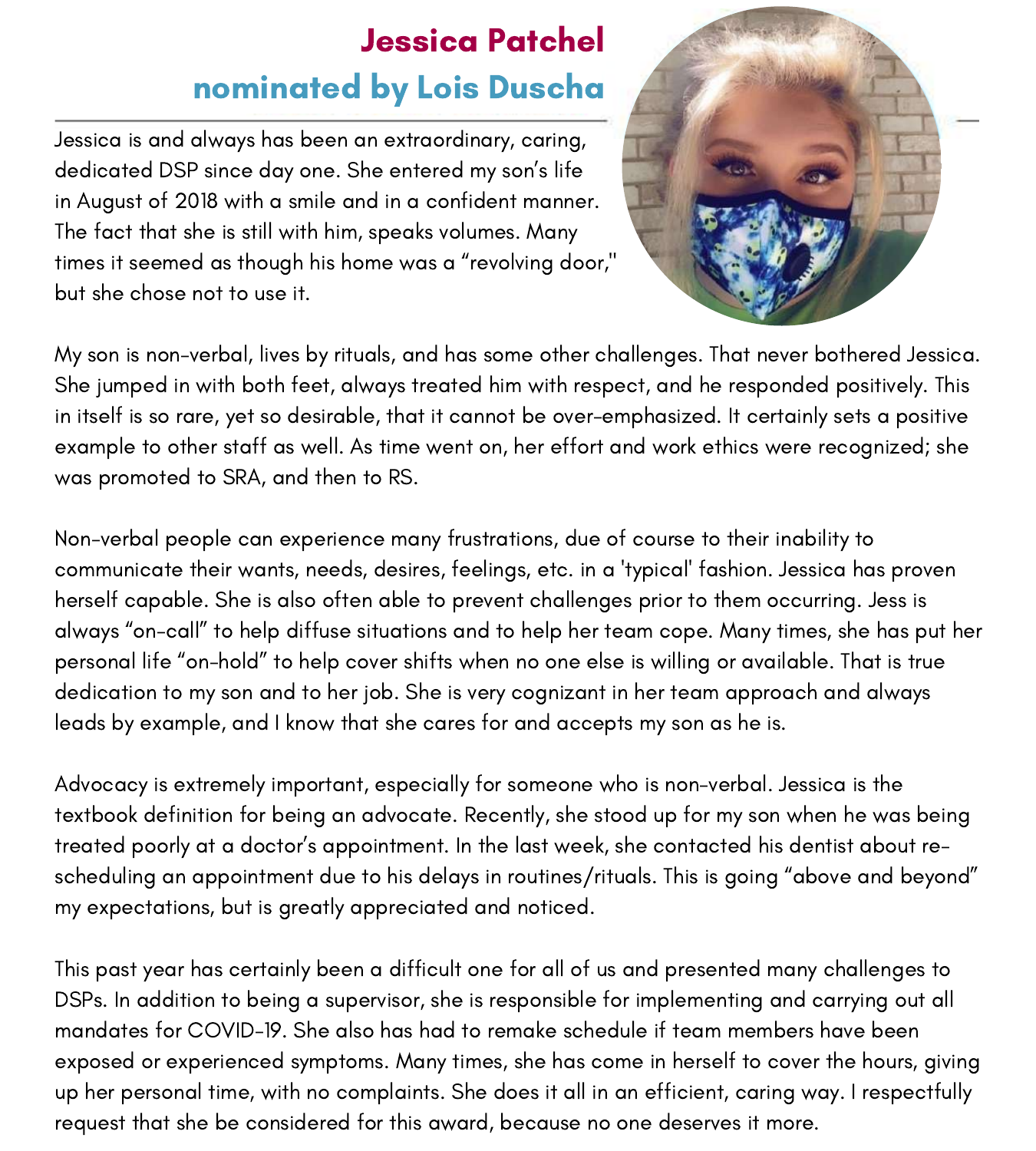

## Sabrina Pawlus nominated by Adam Zayed

Sabrina embodies the concepts of person-centered services and her role as a Direct Support Professional. Sabrina consistently goes above and beyond with the connections she makes not only with the people she supports, but their families, and the team members she works with. She demonstrates a compassion and genuine authenticity about her passion for others.

While this is apparent in all aspects of her work, this is most obvious in her relationship with the 1:1 she supports. For over a year now, Sabrina has supported a young man with significant communication barriers. These barriers have often resulted in behaviors that others see as stubborn and difficult. However, Sabrina, like with most aspects of her job, saw them not as barriers but as a puzzle to solve to better support out team.

In high school the individual was provided a communication device to assist with his communication. Like in many cases the individual was reluctant to use it due to the stigma and embarrassment he felt needing it. Despite it being a focused goal for several years, the gentleman had made very little progress in using it and had never used it with his family. Sabrina was persistent, incorporating the devices use throughout his services. Her bond with the individual made him feel safer using his device and he no longer feels as uncomfortable using it front of others. Sabrina's work has carried over to the family as well, who are so excited to be able to communicate with their son with the device for the first time. They routinely talk about the difference this has made for their son and a difference Sabrina's work has made for the whole family.

This is one example, but Sabrina has countless similar situations where she overcomes obstacles by being positive, proactive, and putting the person first in what she does. As a result, Sabrina's whole team benefits from her contributions. She sees barriers as puzzles and is excited to try new and creative solutions that, through small steps, provide great growth and change across or team. Her actions have built team morale, extended the quality of our services, and made the experience for all our partners better and more meaningful. She is a exceptional example of what a team member can be and we are so grateful to have her as part of the Penn-Mar family.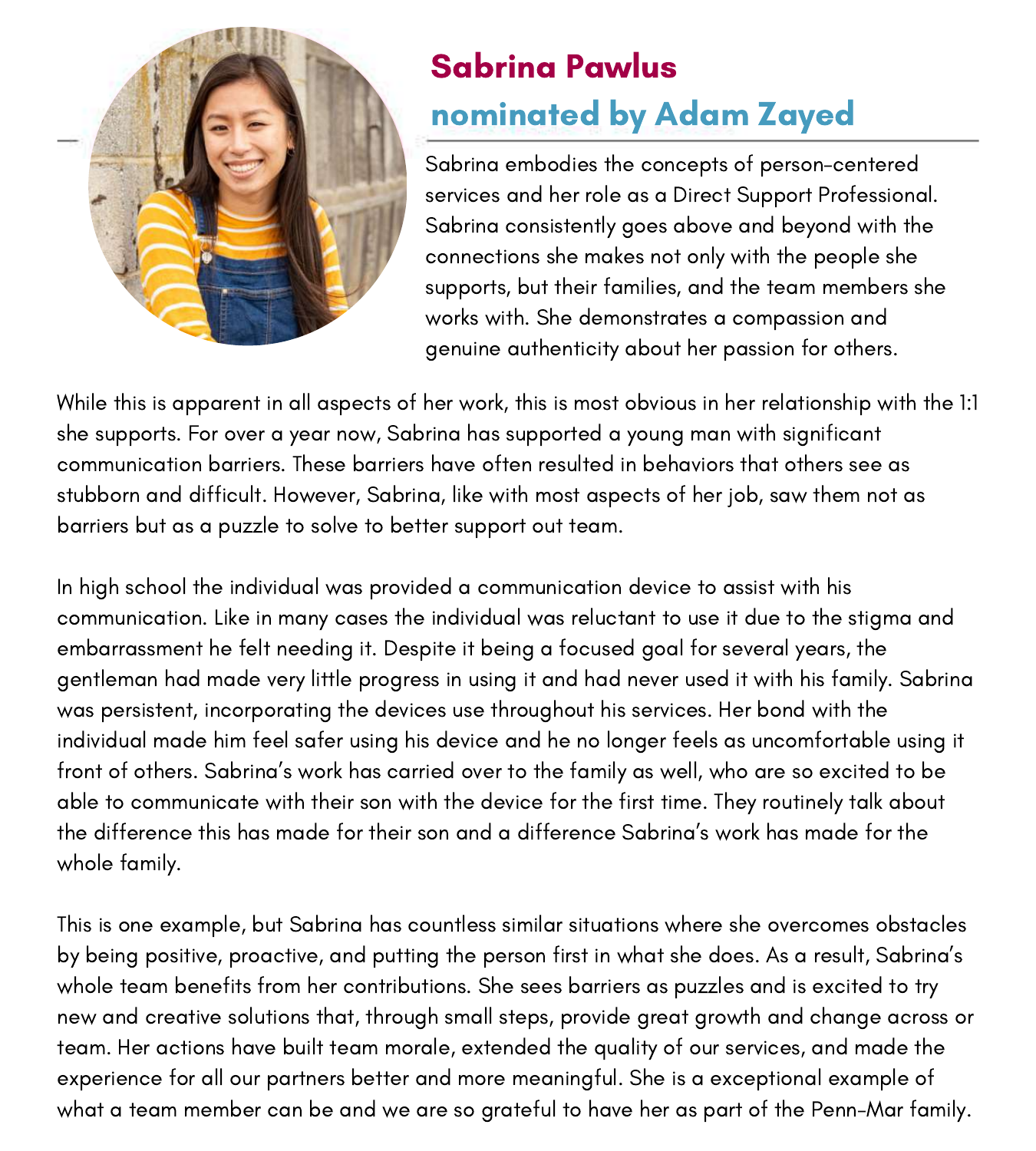#### Pam Richmond nominated by Jennifer Hisey

Pam is someone who can always be counted on to help out whenever and wherever she can. She brings a positive outlook and always interacts with those around her in a professional and pleasant manner.



She is always on the lookout for ways she can improve and how she can benefit those in her care. During the pandemic, Pam has remained steadfast in her level of support. Her heartfelt compassion is apparent through the care she provides and the concerns she expresses.

One of the families she supports recently endured a lot of life-altering changes, and the loss of additional supports that were much needed. When this happened, Pam expanded her availability, adjusted her hours, and increased the level of care she provides to the individual all in an effort to help the family through this difficult time.

On her off time, Pam routinely checks in with the family to see what they need and how she can help. If she's not able to help, she reaches out to her supervisor or other team members for support. She encourages collaboration with her fellow team members to ensure this individual is getting the care he needs while also helping to alleviate stress on the family.

I am proud to have people like Pam on my team. She is exactly the kind of person Penn-Mar needs during these times.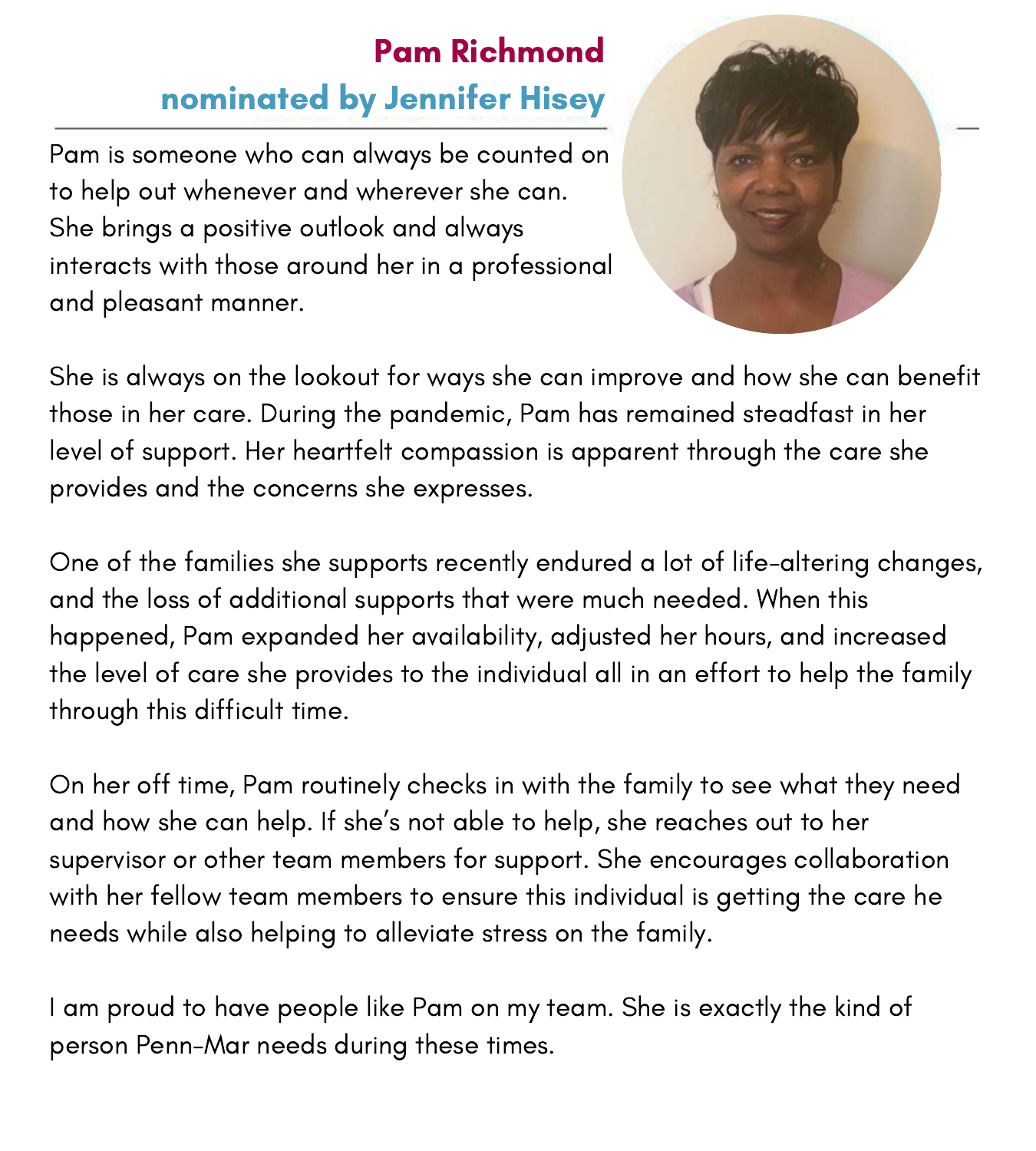

## Christen Rystedt nominated by Victoria Minkowski

Christen has gone above and beyond the position of DSP over the last year. She has supported many people in several different roles and teams throughout the pandemic. She was recently promoted to the position of Sr. DSP for the North West team as well.

Recently, Christen has been supporting an individual who struggles with walking. This individual is mostly non-verbal and doesn't always alert others to changes in his condition. Christen noticed a change in his gait and alerted his mom to the change.

Christen was not aware that he had a pre-existing condition in his foot, and upon visiting the doctor, his mother reported that it was progressively getting worse and needed treatment. The family credits Christen with her attention to detail that will allow his treatment to begin ASAP.

This is just one of the many examples I could provide of Christen's excellent attention to detail when working with individuals.

Throughout the pandemic, Christen has worked regularly supporting many different individuals on several teams.

Her flexibility, teamwork and dedication to the individuals we serve set an excellent example for her teammates.